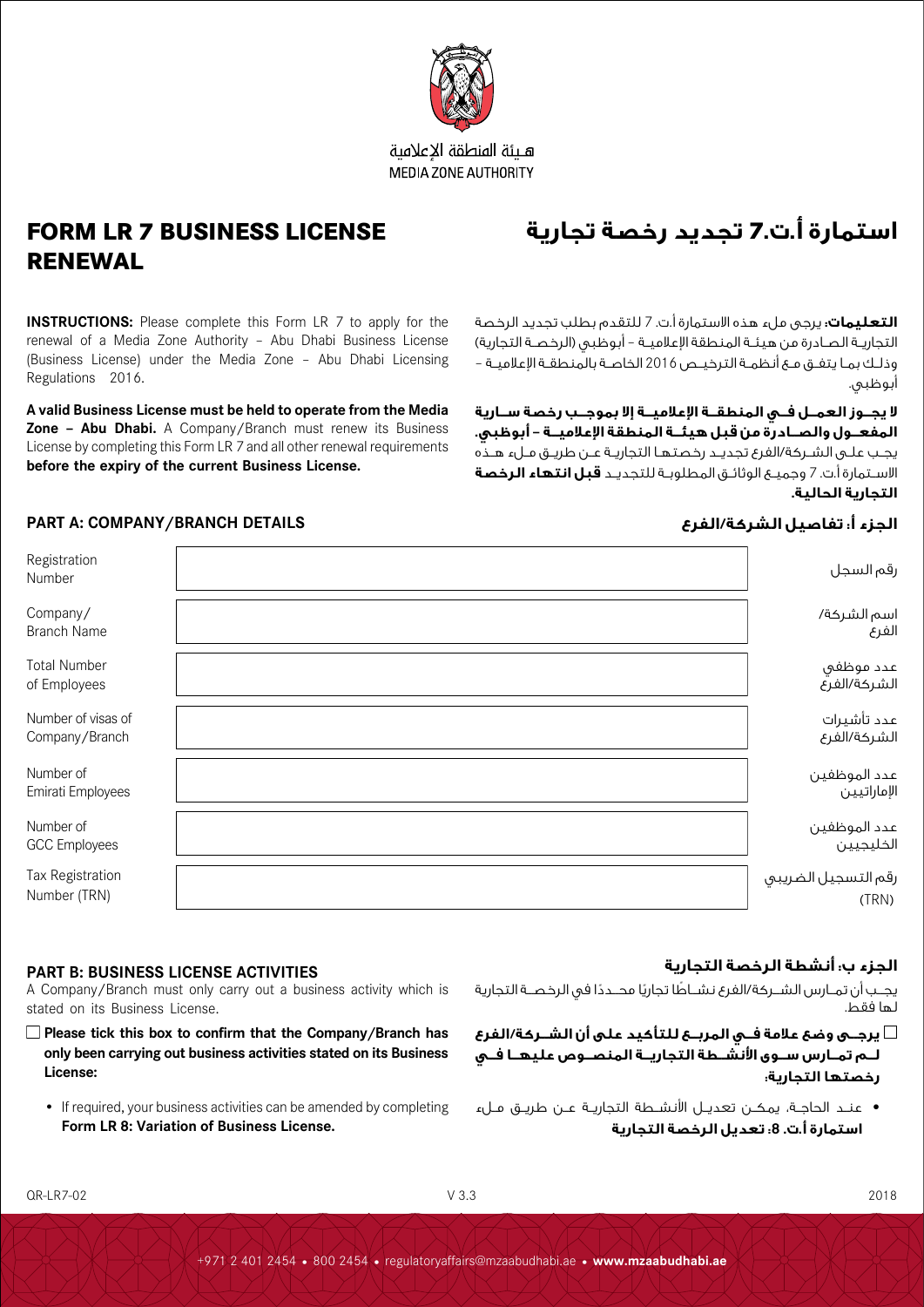

### هلئة المنطقة الاعلامية **MEDIA ZONE AUTHORITY**

### **الجزء ت: المدير العام MANAGER GENERAL :C PART**

**هيئة المنطقة اإلعالمية في جميع األوقات.**

**َّ يجب أن تتأكد الشركة/الفرع بأن مديرها العام المعين على كفالة** 

 ويمكــن تغييــر المديــر العــام عــن طريــق مــلء اســتمارة أ.ت. 9

يتوجـــب إرفـــاق شـــيك بالمبلـــغ المحـــدد صـــادر باســـم **هيئـــة المنطقـــة اإلعالميـــة - أبوظبي** عند تقديم هذه االســـتمارة أو تحويـــل المبلغ )نقديًا .<br>أو عــن طريـــق شــيك أو بالبطاقــة المغطاة) إلى صــرّاف المنطقــة الإعلامية –

### **A Company/Branch must ensure that its appointed General Manager is sponsored by the Media Zone Authority at all times.**

• The General Manager can be changed by completing Form LR 9 (Change of General Manager).

| (Change of General Manager).  |               | (تغيير المدير العام).           |
|-------------------------------|---------------|---------------------------------|
| Name of<br>General Manager    |               | الاسم الكامل<br>للمدير العام    |
| Residential<br>Address        |               | عنوان السكن                     |
| <b>UAE Mobile</b><br>Number   |               | رقم الهاتف<br>المتحرك الإماراتي |
| Email                         |               | البريد الإلكتروني               |
| Nationality                   | Please Select | الجنسية                         |
| Date of Birth<br>(DD/MM/YYYY) |               | تاريخ الميلاد<br>(يوم/شهر/سنة)  |
| Passport Number               |               | رقم جواز السفر                  |

### **الجزء ث: الرسوم والدفع PAYMENT & FEES :D PART**

You must enclose a cheque made payable to **Media Zone Authority – Abu Dhabi** for the correct fee when submitting this form or submit payment (by cash, cheque or credit card) to the Media Zone – Abu Dhabi cashier or by bank transfer to

### أبوظبي أو بحوالة بنكية إلى: Bank Abu Dhabi Commercial Bank التجاري أبوظبي بنك :البنك Account No 10197684020001 - AED 10197684020001 - AED رقم حساب Account Name MEDIA ZONE AUTHORITY – ABU DHABI أبوظبي – اإلعالمية المنطقة هيئة الحساب اسم الرقم الدولي للحساب البنكي 430030010197684020001AE 430030010197684020001AE IBAN Branch Main Branch Abu Dhabi أبوظبي ،الرئيسي الفرع الفرع Fees must be paid in advance as follows:  $\Box$  12,500 AED, Application fee, which includes up to 5 business activities  $\Box$  1,000 AED, Per additional activity. يتوجب الدفع مسبقًا بالشكل التالي: 12,500 درهم، مقابل رســوم الطلب التي تشــمل خمســة أنشــطة تجارية بحد أقصى 1,000 درهم، مقابل كل نشاط إضافي **إجمالي الرسوم )الرجاء ذكر المجموع( درهم AED) insert please (INCLUDED FEE TOTAL**